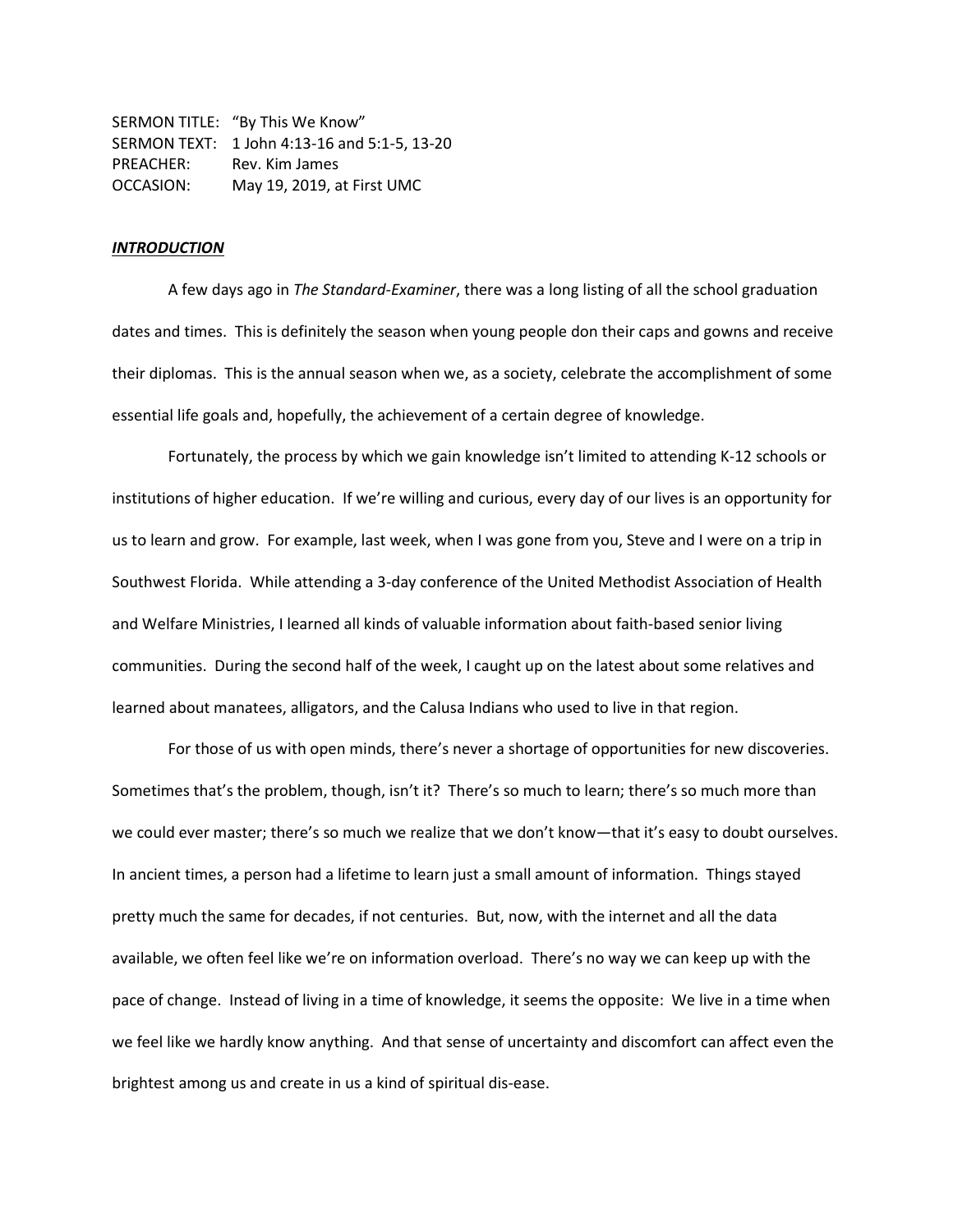That's why I selected today's scripture reading from First John chapters four and five. When Nancy read it to us, maybe you caught the theme of confident spiritual knowledge that comes up over and over again. I invite you to dig into these verses with me and see how it might feel for us to say with bold assurance, "By this we know."

### *1—WE'RE IN RIGHT RELATIONSHIP WITH GOD*

The first assurance we see in this passage of scripture is the knowledge that we're in right relationship with God. According to 1 John 4:13-16, we can know that we abide in God and that God abides in us. The Spirit of God testifies to our spirits that God is intimately connected to all of us who believe that Jesus is God's Son. As we put our trust in Jesus, we experience the love that God has for us.

First John approaches this knowledge from a mystical perspective and doesn't explain it all in a logical fashion. But we know from reading the four gospels that Jesus cared deeply for people and their human needs. Jesus was born as a humble human baby and lived among his first-century people with a powerful, godly presence. The disciples who knew Jesus most closely observed him bringing the miraculous possibilities of the divine into the midst of their mundane and mortal existence. They witnessed how Jesus brought light into the darkness and healing and hope to those in despair. By welcoming Jesus and his teachings into their lives and practicing his ways, those followers of Jesus experienced that same divine power working in and through them.

This is the spiritual knowledge and confidence that First John is trying to convey. We can know that we're OK with God because we have this deep sense that God is abiding in us and we are abiding in God. We have this blessed assurance because of our connection to God's Son, who demonstrated so clearly how divinity and humanity are intertwined. Through our understanding and experience of Jesus, we too are born of God and live with God. By a mystical union made possible in, through, and by Christ, yes, we can know that we're in right relationship with God.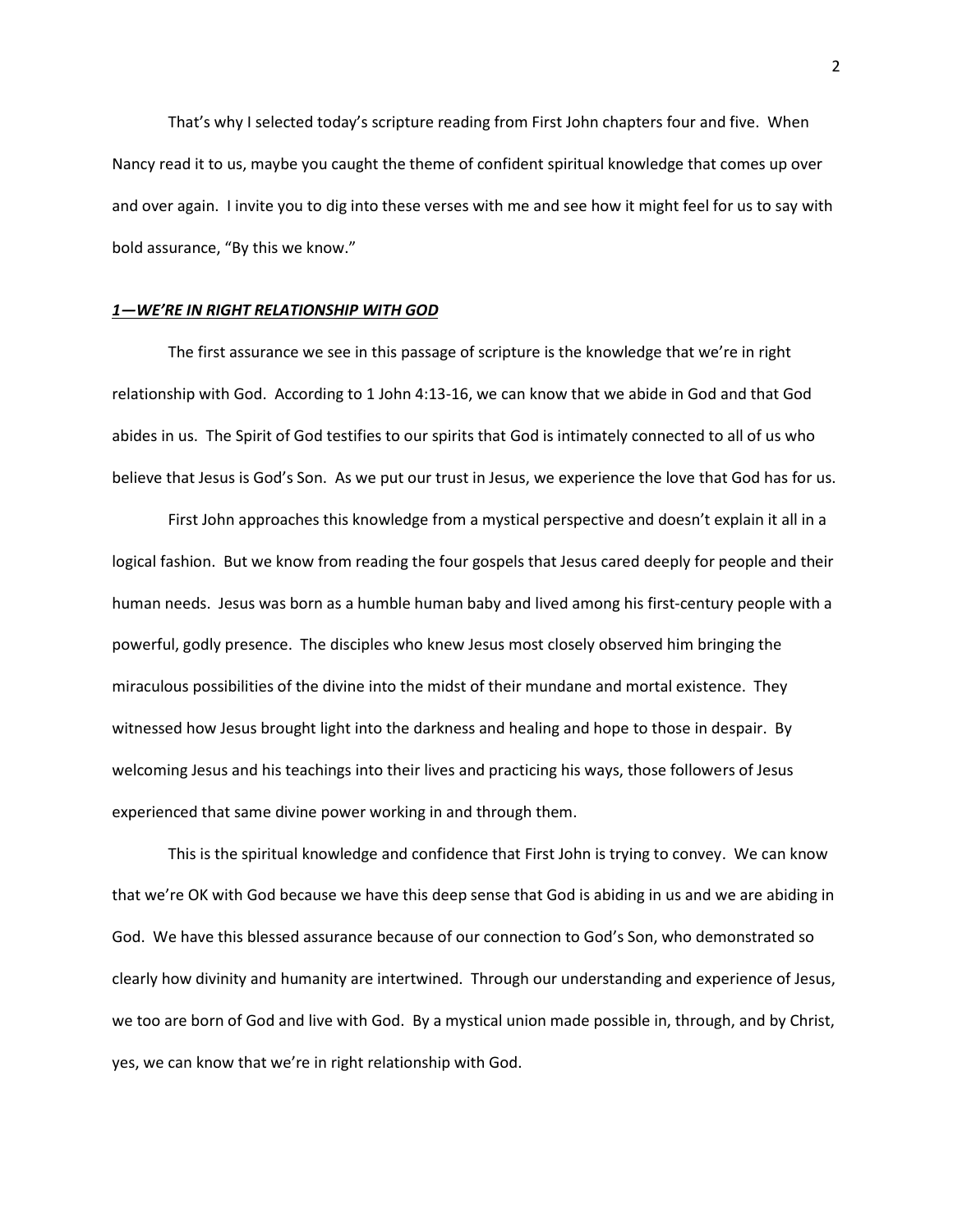### *2—WE'RE IN RIGHT RELATIONSHIP WITH THE CHILDREN OF GOD*

According to 1 John 5:2-6, a second source of confidence for us can be our knowledge that we're in right relationship with the children of God. Verse 2 says, "By this we know that we love the children of God, when we love God and obey his commandments." I suspect all of us have some anxiety and doubt when it comes to interpersonal and societal relationships, but here we have some really good advice. If we obey the commandments of God, we'll probably do a really good job of getting along with our siblings; neighbors; the people across town; people of different ethnic, racial, and religious groups; and even nations around the world. If we honor our mothers and fathers and if we don't murder, commit adultery, steal, lie, or covet—then we'll go a long way toward having peaceable and healthy relationships with all the children of God.

Does that mean we'll never have any conflicts, and that all our social anxieties will go away? No, unfortunately, probably not. I'm sure there'll always be some way we'll offend each other. But if we love our neighbors of every color and class and culture, as Jesus commanded us to do, then, by that love, we'll be much more confident that we did all we could to live in harmony and promote the good of society. Spiritual assurance will replace self-doubt, and we'll know that we're in right relationship with the children of God.

### *3—WE HAVE PRAYER POWER TO OVERCOME SIN*

Now, I suppose there might be some of us here today who are thinking, "Well, that's really great if we do in fact obey God's commandments. But what if we fail sometimes? What if we don't always love God and each other fully? What if we sometimes don't even love ourselves very much?"

Well, First John has us covered there too. In chapter five, verses 14-19, we read about sin and prayer. These verses say that, if we pray according to God's will, God hears us, and we can know that God will honor our requests. In such prayers, we align ourselves with God's desires and, thus, we turn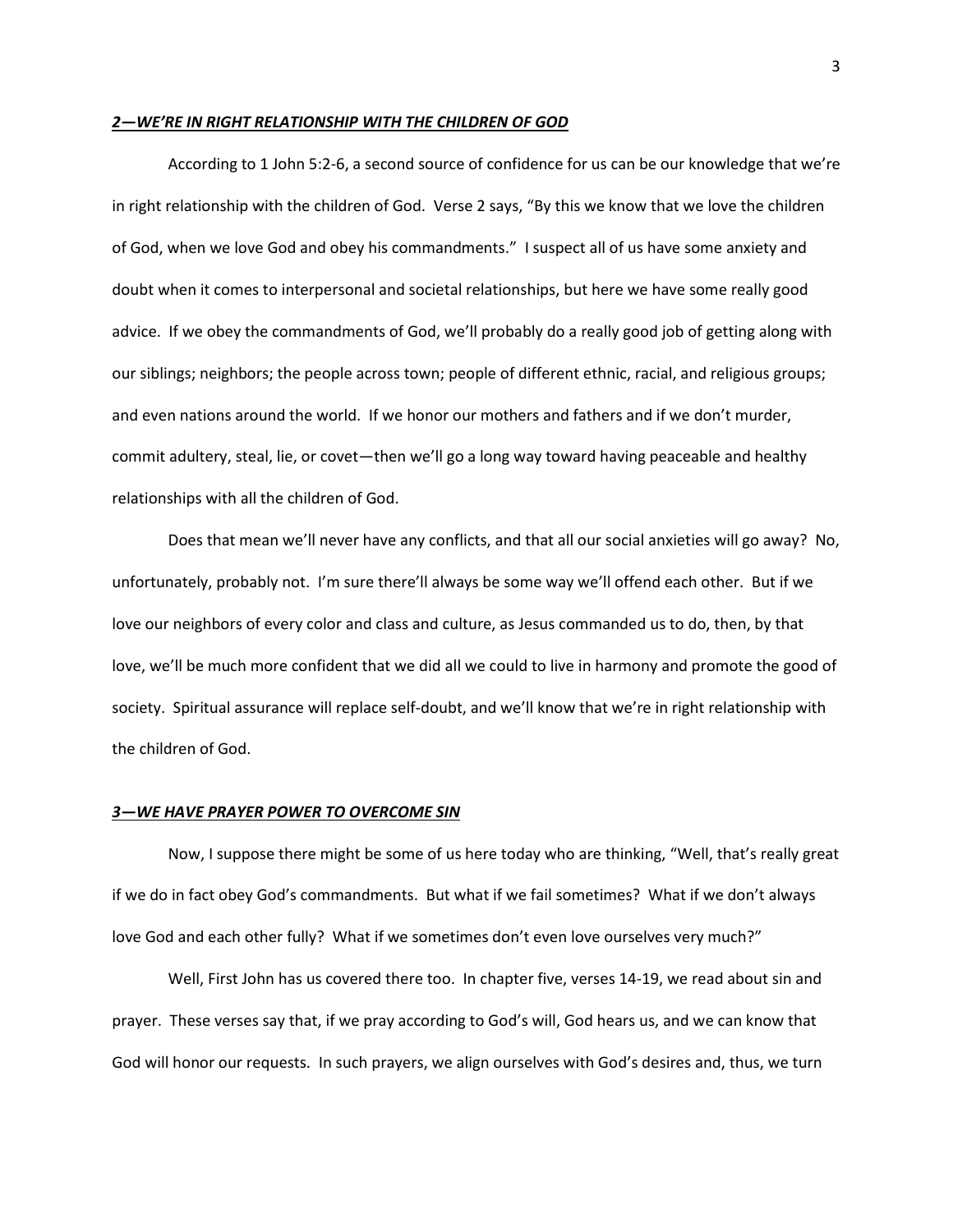away from evil and avoid doing wrong things. In fact, says verse 16, if we pray for our brothers and sisters who have sinned, God will hear our prayers and give life even to them.

Do you hear that? By offering prayers to God and by aligning our prayers with God's will, we have the power to overcome sin in our own lives *and* in the lives of others. Talk about confidence! Talk about assurance! Nothing should be holding us back! By offering these powerful prayers, we know we can overcome sin!

# *4—WE HAVE ETERNAL LIFE*

The grand finale of knowledge that First John suggests is found in chapter five, verses 13 and 20. There we read that, by believing in God's Son Jesus, we may know that that we have eternal life.

Most of us think of eternal life as what happens to us after we die, and "eternal life" certainly includes that. But Bible scholars tell us that, in the Gospel of John and the Epistles of John, "eternal life" means much more than an infinite quantity of years. In the writings of John, "eternal life" means a quality of life that begins now. This born-again or born-from-above transformation of spirit is possible while we walk this earth. It's a way of being that experiences and practices God's kingdom now as well as later. Having eternal life means that joy, love, and peace—the heavenly realities that we're hoping for—don't all have to wait until the future. Our salvation isn't just pie in the sky after we die. These are qualities of life that we can enjoy right now—qualities that we experience and bring into being by knowing and believing in Jesus.

To help you see this—if you still have your Bibles open—you should look again at the last sentence of verse 20. It says that Jesus Christ "is the true God and eternal life." Jesus is eternal life. Or you could turn that around and say, "Eternal life is Jesus." That's a different and much more expansive idea than us living an infinite number of years. By our belief in the Son of God, yes, we have future hope, but we also can have a very real and current knowledge of eternal life.